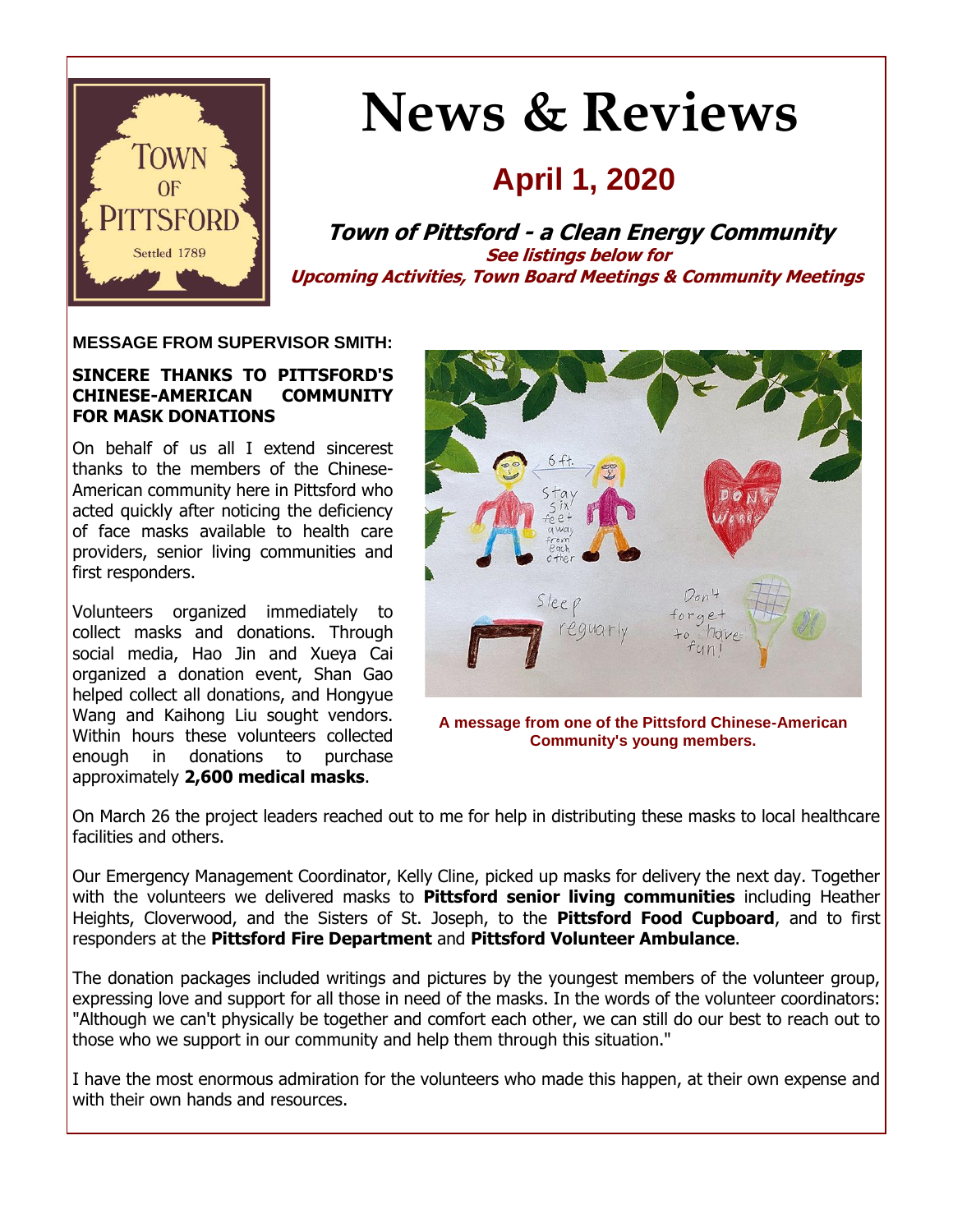What makes Pittsford great is our people. Caring for others. Taking initiative to do what needs to be done. Thank you, my friends.

#### **Bill Smith, Town Supervisor**

#### **PITTSFORD SCHOOLS VIRTUAL ART SHOW VIA FACEBOOK IS TONIGHT, 4/1, AT 7PM Students are encouraged to upload photos of their artwork to share**

The Pittsford Central School District will host a virtual student art show tonight (Wednesday, 4/1) at 7:00pm on its Facebook page [www.facebook.com/PittsfordCentralSchoolDistrict.](http://r20.rs6.net/tn.jsp?f=001GTAZxGUl8F8CNO8s0gOwdh6vJyK10AX8N6itBNBlIAl7LgnJLw3dg1bczBs2kmqyJv37iszs83jtX4lBy56YTBiHtiMmC4F6xj2_gnYN5SltFsTLIAPuPLbz7vCq5ZqPwTH931_MSgW61Bfvkp9uBDg6bJRIzG3aTj92nDwusnAXZNULNoF5aW8nuABXxjxhX0NhD7W5HE15FjeWY__PGg==&c=TCwLOPnNqRkySd0f70GbV1w1KhrfOIwj_G5lZ57YVJN_Cl2gIAWHZA==&ch=f9M2ijZn99xKaws4w96Cokod6w0_Gw-cvgH6G1gVQst2E8TYCpIzug==) Students are encouraged to get creative and showcase their artwork, whether a new piece or a favorite project already completed. To participate, students should have a photo of the artwork ready to share by 7:00pm tonight. At 7:00pm the art show will "open" via a Facebook post on the PCSD Facebook page - participants can then upload artwork photos in the comments section of the post. Community members - this your opportunity to enjoy a variety of artwork and encourage our young artists. Be sure to take a look and let them know how they've inspired you!

#### **TOWN BOARD MEETING APRIL 7 - VIRTUAL ACCESS**

There will be virtual public access to the Town Board meeting as it takes place next Tuesday, April 7 at 6:00pm; ASL interpretation will be provided. Information on how to access the meeting feed will be published by this Friday, April 3 on the home page of the Town website at [www.townofpittsford.org.](http://r20.rs6.net/tn.jsp?f=001GTAZxGUl8F8CNO8s0gOwdh6vJyK10AX8N6itBNBlIAl7LgnJLw3dg1U-hA8u3kqwmdVQuU4Scz0N5_LxzzPYi1qNaf8oeqV3nlrFDAcO64gSjVrSDI761aUuIJQwTX7EKx2R6B6s3t9Gc2xaELHbFL9cEF8eRi7BUiMeprR7PQEtCrxrrbXHVV7eVrjq3Blpqm9EI-skirhy87IuOvv3-mU6P9tO2pprgw4FKadyimSfjy5K5TOqA8jxEPb8xbBA1OIedzEcefe10atga0Q3aW2qyZ8xCbiVmaardAaobks=&c=TCwLOPnNqRkySd0f70GbV1w1KhrfOIwj_G5lZ57YVJN_Cl2gIAWHZA==&ch=f9M2ijZn99xKaws4w96Cokod6w0_Gw-cvgH6G1gVQst2E8TYCpIzug==) The meeting agenda will be posted on the Town website Agenda and Minutes page [www.townofpittsford.org/home-minutes](http://r20.rs6.net/tn.jsp?f=001GTAZxGUl8F8CNO8s0gOwdh6vJyK10AX8N6itBNBlIAl7LgnJLw3dgzsREDTeSZL1q56FoZpGzjltyIop_lwPwzSJRLxvbR69SXM8Tt_AcZ_rUbsy_s2TL9QJRvqn55H_KyagwTfixAbomueidILonAl6urmPLHBppl8Y6JecQ9hAK6JbiUO0TTmEZJEcv_RCtSZ67xU0oQZv-tc0l3LjgpxnQ5Hta-ptGbpMi0GHr8emj8Af5_87jm6vJ0d4HjHy4Xyz0_OIo2gu-aKMx0ibwtE9TPGlsqNTe9_j1YJuXY6NYirmfYw8vA==&c=TCwLOPnNqRkySd0f70GbV1w1KhrfOIwj_G5lZ57YVJN_Cl2gIAWHZA==&ch=f9M2ijZn99xKaws4w96Cokod6w0_Gw-cvgH6G1gVQst2E8TYCpIzug==) by this Friday at noon.

#### **EPA WARNS: DON'T FLUSH WIPES - CAN CAUSE SEWAGE BACKUP IN HOMES, PLUMBING DAMAGE**

The Environmental Protection Agency urges everyone to only **flush toilet paper**. Disinfecting wipes and other items should be properly disposed of in the trash, not the toilet. These wipes and other items do not break down in sewer or septic systems and can **damage your home's internal plumbing as well as local wastewater collection systems**. As a result, flushing these wipes can clog your toilet and/or **create sewage backups into your home or your neighborhood**. Additionally, these wipes can cause significant damage to pipes, pumps, and other wastewater treatment equipment.

Sewer backups can be a threat to public health and present a challenge to our water utilities by diverting resources away from the essential work being done to treat and manage our nation's wastewater. **Disinfecting wipes, baby wipes, and paper towels should NEVER be flushed**.

#### **YOUR LIBRARY AT HOME - ONLINE RESOURCES AND UPDATES**

While the doors to the Pittsford Community Library remain closed, our librarians have been working tirelessly to provide even more resources for you online - visit the newly updated [Your Library at Home Updates page](http://r20.rs6.net/tn.jsp?f=001GTAZxGUl8F8CNO8s0gOwdh6vJyK10AX8N6itBNBlIAl7LgnJLw3dg1bczBs2kmqyXZx0Wh_Clr3qf0pD0-4I3TJAcK7BWoASaDAOKmuoRLZbJ3-Pgm2XKqL7BEc7i6QsTAfHLmBlKZ44rVoApYAazckqZUrSTwydmvsvXiTDdiPVWVST0W-12oHlCn1QFn5AKMRK0tKpUcaRvdS8la1RCrGxV_zTm4oCt1lk8g5tkmGJGRp8Ivxy_qDL88VVamFDAp6MqA7Bmgl5NFqDQaIwumVmw2jvznKsm6nYFqixYA-YsuWwn2yoEA==&c=TCwLOPnNqRkySd0f70GbV1w1KhrfOIwj_G5lZ57YVJN_Cl2gIAWHZA==&ch=f9M2ijZn99xKaws4w96Cokod6w0_Gw-cvgH6G1gVQst2E8TYCpIzug==) at [www.bit.ly/your-library-at-home](http://r20.rs6.net/tn.jsp?f=001GTAZxGUl8F8CNO8s0gOwdh6vJyK10AX8N6itBNBlIAl7LgnJLw3dg1bczBs2kmqyXZx0Wh_Clr3qf0pD0-4I3TJAcK7BWoASaDAOKmuoRLZbJ3-Pgm2XKqL7BEc7i6QsTAfHLmBlKZ44rVoApYAazckqZUrSTwydmvsvXiTDdiPVWVST0W-12oHlCn1QFn5AKMRK0tKpUcaRvdS8la1RCrGxV_zTm4oCt1lk8g5tkmGJGRp8Ivxy_qDL88VVamFDAp6MqA7Bmgl5NFqDQaIwumVmw2jvznKsm6nYFqixYA-YsuWwn2yoEA==&c=TCwLOPnNqRkySd0f70GbV1w1KhrfOIwj_G5lZ57YVJN_Cl2gIAWHZA==&ch=f9M2ijZn99xKaws4w96Cokod6w0_Gw-cvgH6G1gVQst2E8TYCpIzug==) to find a range of online resources for adults, children, teens and families.

The [Your Library at Home](http://r20.rs6.net/tn.jsp?f=001GTAZxGUl8F8CNO8s0gOwdh6vJyK10AX8N6itBNBlIAl7LgnJLw3dg1bczBs2kmqyXZx0Wh_Clr3qf0pD0-4I3TJAcK7BWoASaDAOKmuoRLZbJ3-Pgm2XKqL7BEc7i6QsTAfHLmBlKZ44rVoApYAazckqZUrSTwydmvsvXiTDdiPVWVST0W-12oHlCn1QFn5AKMRK0tKpUcaRvdS8la1RCrGxV_zTm4oCt1lk8g5tkmGJGRp8Ivxy_qDL88VVamFDAp6MqA7Bmgl5NFqDQaIwumVmw2jvznKsm6nYFqixYA-YsuWwn2yoEA==&c=TCwLOPnNqRkySd0f70GbV1w1KhrfOIwj_G5lZ57YVJN_Cl2gIAWHZA==&ch=f9M2ijZn99xKaws4w96Cokod6w0_Gw-cvgH6G1gVQst2E8TYCpIzug==) Updates page includes [digital resources](http://r20.rs6.net/tn.jsp?f=001GTAZxGUl8F8CNO8s0gOwdh6vJyK10AX8N6itBNBlIAl7LgnJLw3dgx-iudE2m2yp66X2z2a0_GpJiHS6Hpc40gOm3sBkQ2mwnMW1eKBjY1CWWPIciQA3khAXxlyotwUu6_WWM_k6VVzXVrlPXEas_pnDETaShRJ6TBekvWlUfjVcYpyhXbhEwFBKf6GMdwyzs3R6YUvcxljWtOrpOLqMZ0N9pSYBC2cQ0MQS_dyy7kBhqH-CGF5PII42ztAVb7G6osJhHQldHN_gHIrbY5vm4Z3Z6sdLONAY3LCzzY7AyYRVyGv7dj4vQA11HZ1gi8Yv&c=TCwLOPnNqRkySd0f70GbV1w1KhrfOIwj_G5lZ57YVJN_Cl2gIAWHZA==&ch=f9M2ijZn99xKaws4w96Cokod6w0_Gw-cvgH6G1gVQst2E8TYCpIzug==) with access to eBooks, comics, eAudiobooks, media publications and TV shows, top films and documentaries for streaming - you can even learn a new language!

To make the Library's expanded online resources easy to find and use, there are special sections for:

[Children & Families:](http://r20.rs6.net/tn.jsp?f=001GTAZxGUl8F8CNO8s0gOwdh6vJyK10AX8N6itBNBlIAl7LgnJLw3dg1bczBs2kmqyjuOSSeE7pOE8-3IbAkdZs7ZDwS1EssG-3yMXn0PwvXcof2v5EnGGWm7oo6POlB0v5dAPmRuehKypJ4jfHXO-IUrOmKzTVYkPiKW1JgeD0JxCCRGfAqmCnKzsir-3HNPS2npNtzjNYwQsekfNp9-blcJs5HMnjybZEveYUCZvc3yCE0grh9GHN-zVfHal8zruMORIbaR7avDNigYqM9ZUrxQSHMdqVJlbwCkMEqem80WqYzQLvsBLj5JtgAAcNw8H&c=TCwLOPnNqRkySd0f70GbV1w1KhrfOIwj_G5lZ57YVJN_Cl2gIAWHZA==&ch=f9M2ijZn99xKaws4w96Cokod6w0_Gw-cvgH6G1gVQst2E8TYCpIzug==) explore fun and useful websites, find books to access online, admire (and participate in) the Library's Lego Club submissions, watch Story Time videos, and sign up for 1,000 Books Before Kindergarten.

[Teens:](http://r20.rs6.net/tn.jsp?f=001GTAZxGUl8F8CNO8s0gOwdh6vJyK10AX8N6itBNBlIAl7LgnJLw3dg1bczBs2kmqy6KZ5-Tc0XgxmSRkZGIMQwVj6_T6x0y_d39rVOepk4DwtiGzgGt6IHJjwbIudqLdCBXaW6dhpmGkKywXEvSQP1lmntIcm8ZXtAva5voG-TiFKKMTQsVhICrzPiOwNwO9mdbGP09iMuqeJWphfn6aOqxCA86rvjMOoY2U_YAyAVyhUsWL2gCUKmkGzq8m8lr5BU5Ng-eM7hWLbEGMX2hTKrr4nmJUZzhplLX1UqbiVeJwRDFOeE-bdvTHdN7ZVvmDZ&c=TCwLOPnNqRkySd0f70GbV1w1KhrfOIwj_G5lZ57YVJN_Cl2gIAWHZA==&ch=f9M2ijZn99xKaws4w96Cokod6w0_Gw-cvgH6G1gVQst2E8TYCpIzug==) find ways to borrow books, music, and movies from home, get help with research, and keep up with Library activities that have moved online, including the "Suggestion Box" and "Would You Rather" pocket.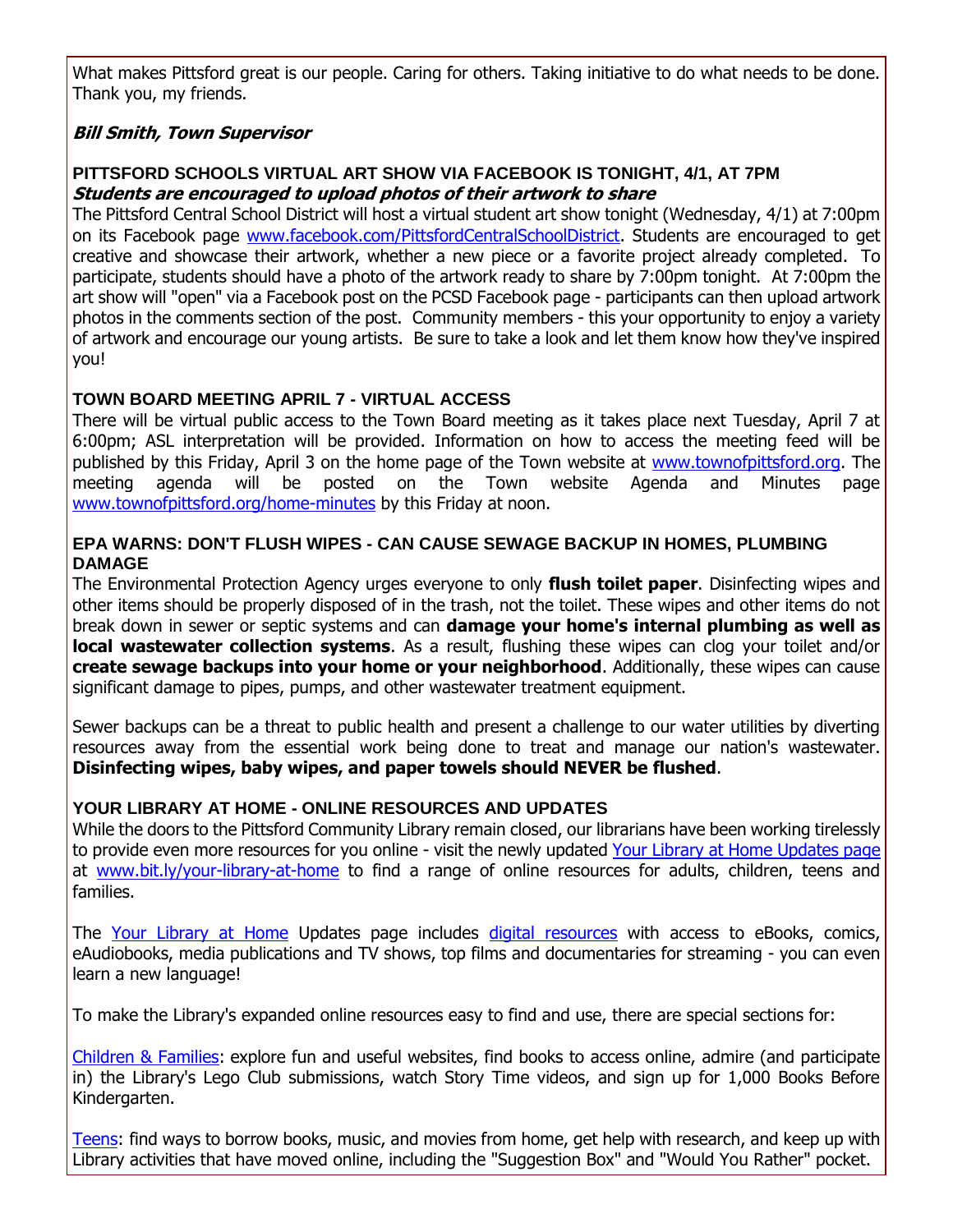The Your Library at Home page will be updated regularly. It provides an array of options for fun, learning and inspiration. Be sure to check it out and visit often!

#### **EARLY SPRING CLEANUP YARD DEBRIS COLLECTION UNDERWAY THROUGH MAY 3**

Early spring cleanup is underway through May 1. During this time Town crews will collect loose piles of leaves, thatch, brush, branches and yard debris on an ongoing basis (no set schedule). Please note crews will pick up both loose debris and/or containerized debris during this time. Regular weekly bagged and containerized yard debris collection (on weekly pickup day schedule) begins on May 4. Find complete details about Town yard debris collection services in our annual Yard Debris Information card, which was mailed to all homes in mid-March, or visit our [Yard Debris webpage.](http://r20.rs6.net/tn.jsp?f=001GTAZxGUl8F8CNO8s0gOwdh6vJyK10AX8N6itBNBlIAl7LgnJLw3dg0xtPR_AA0NHD7Iq_jZ3941n4fMSIOCOFWeG7VC9KZ4yoKrBKYtyfE2HKspq-_eVUR4mUx6haqcZC8JBgc9urXWR6O5zZLpMyoKWaBoXJ_H30H6ClqdlVCIp72w3zV7zT4iJ3ufLb1LlQLho-9TIDuJ_ZpBW9Km0yASVNHl1LZDs4i0CsqAPhsSyEAWzKuE30W4JGWGjCkSHPU0uZdK7fGERKTAjJZJ46zOh7KTLop8vx3CfgXGtKJx1J0g7yYUsoQ==&c=TCwLOPnNqRkySd0f70GbV1w1KhrfOIwj_G5lZ57YVJN_Cl2gIAWHZA==&ch=f9M2ijZn99xKaws4w96Cokod6w0_Gw-cvgH6G1gVQst2E8TYCpIzug==)

To get the most Town yard debris services, refer our "Services" tab on our website at [www.townofpittsford.org.](http://r20.rs6.net/tn.jsp?f=001GTAZxGUl8F8CNO8s0gOwdh6vJyK10AX8N6itBNBlIAl7LgnJLw3dg1U-hA8u3kqwmdVQuU4Scz0N5_LxzzPYi1qNaf8oeqV3nlrFDAcO64gSjVrSDI761aUuIJQwTX7EKx2R6B6s3t9Gc2xaELHbFL9cEF8eRi7BUiMeprR7PQEtCrxrrbXHVV7eVrjq3Blpqm9EI-skirhy87IuOvv3-mU6P9tO2pprgw4FKadyimSfjy5K5TOqA8jxEPb8xbBA1OIedzEcefe10atga0Q3aW2qyZ8xCbiVmaardAaobks=&c=TCwLOPnNqRkySd0f70GbV1w1KhrfOIwj_G5lZ57YVJN_Cl2gIAWHZA==&ch=f9M2ijZn99xKaws4w96Cokod6w0_Gw-cvgH6G1gVQst2E8TYCpIzug==) There you will find links to our [online interactive Yard Debris Collection Day Street](http://r20.rs6.net/tn.jsp?f=001GTAZxGUl8F8CNO8s0gOwdh6vJyK10AX8N6itBNBlIAl7LgnJLw3dg6RuQsGHDAv0Tj4RuDsJnmJSo4R4Me8QXpmMXHLVY9PBnDCdXOT-kyC8_ERb0MvldK7x8wPwQFSjjo_RgwHtpbWeRGyd6qjrdSa_docTmRYSzynyLNsAZvc4NsRZn92xDK7TXjCqbkWm7TbONKkhgUcsRS_7C5bilEjB8xz6K7Udx-zacOOT5xvucFVBIAg2gMBhq8uMgmn6pZiigo78w66z9-EYj8Pc5voql8IhfQZowNl5YD9b18VxGMaaQhENv6liHCQfI3Yj&c=TCwLOPnNqRkySd0f70GbV1w1KhrfOIwj_G5lZ57YVJN_Cl2gIAWHZA==&ch=f9M2ijZn99xKaws4w96Cokod6w0_Gw-cvgH6G1gVQst2E8TYCpIzug==)  [Map,](http://r20.rs6.net/tn.jsp?f=001GTAZxGUl8F8CNO8s0gOwdh6vJyK10AX8N6itBNBlIAl7LgnJLw3dg6RuQsGHDAv0Tj4RuDsJnmJSo4R4Me8QXpmMXHLVY9PBnDCdXOT-kyC8_ERb0MvldK7x8wPwQFSjjo_RgwHtpbWeRGyd6qjrdSa_docTmRYSzynyLNsAZvc4NsRZn92xDK7TXjCqbkWm7TbONKkhgUcsRS_7C5bilEjB8xz6K7Udx-zacOOT5xvucFVBIAg2gMBhq8uMgmn6pZiigo78w66z9-EYj8Pc5voql8IhfQZowNl5YD9b18VxGMaaQhENv6liHCQfI3Yj&c=TCwLOPnNqRkySd0f70GbV1w1KhrfOIwj_G5lZ57YVJN_Cl2gIAWHZA==&ch=f9M2ijZn99xKaws4w96Cokod6w0_Gw-cvgH6G1gVQst2E8TYCpIzug==) which shows the weekly pickup day for your neighborhood (weekly pickup begins May 4). You'll also find our [Yard Debris webpage](http://r20.rs6.net/tn.jsp?f=001GTAZxGUl8F8CNO8s0gOwdh6vJyK10AX8N6itBNBlIAl7LgnJLw3dg0xtPR_AA0NHD7Iq_jZ3941n4fMSIOCOFWeG7VC9KZ4yoKrBKYtyfE2HKspq-_eVUR4mUx6haqcZC8JBgc9urXWR6O5zZLpMyoKWaBoXJ_H30H6ClqdlVCIp72w3zV7zT4iJ3ufLb1LlQLho-9TIDuJ_ZpBW9Km0yASVNHl1LZDs4i0CsqAPhsSyEAWzKuE30W4JGWGjCkSHPU0uZdK7fGERKTAjJZJ46zOh7KTLop8vx3CfgXGtKJx1J0g7yYUsoQ==&c=TCwLOPnNqRkySd0f70GbV1w1KhrfOIwj_G5lZ57YVJN_Cl2gIAWHZA==&ch=f9M2ijZn99xKaws4w96Cokod6w0_Gw-cvgH6G1gVQst2E8TYCpIzug==) with collection quidelines and information.

#### **SCHOOL DISTRICT ENCOURAGES RESIDENTS TO HELP LOCAL HOSPITALS**

The Pittsford Central School District is encouraging residents to assist local hospitals as they fight the COVID-19 coronavirus pandemic. Members of the health care community are working hard to meet the unprecedented challenges presented by COVID-19. Their needs are rapidly changing, but there are ways you can help. Rochester Regional Health and University of Rochester Medical Center are maintaining lists of ways you can support staff and patients at their hospitals and programs. Medical supply and food donations, homemade masks, messages of encouragement, healthcare professional support, restaurant gift cards, monetary donations are all needs residents can help meet. Doing so will bring enormous relief to our local healthcare workers.

For information on how to help local hospitals and how to donate, please visit: Rochester Regional Health: [www.rochesterregional.org/coronavirus-covid19/how-to-help](http://r20.rs6.net/tn.jsp?f=001GTAZxGUl8F8CNO8s0gOwdh6vJyK10AX8N6itBNBlIAl7LgnJLw3dg1bczBs2kmqyTceJueZ4aZ8Maco-AJ3XUtp5R86eGwxIx4htcRUL2lnahhW9nTnTwxj73c7XJG3NUUQhlwrzqdD12xftsWbO2TVx5gWR04CW_MyFdk6RTDktrUFQvBaoK4rf9irEG3234hjMFjtg0dxZNa7OY_mmr3vHF6vHijddZHhSEwSahRw_hZZ9paoljWLjyGiuDXsYDY_rSp_LxXXvV1K7vKpuCRv4LLhZSAH0pBrvMbsbxsl7TokSKCoo380pNwTWVGlgJB22JDBgIGzzrTCad3DB_w==&c=TCwLOPnNqRkySd0f70GbV1w1KhrfOIwj_G5lZ57YVJN_Cl2gIAWHZA==&ch=f9M2ijZn99xKaws4w96Cokod6w0_Gw-cvgH6G1gVQst2E8TYCpIzug==) University of Rochester Medical Center: [www.urmc.rochester.edu/coronavirus/how-you-can-help.aspx](http://r20.rs6.net/tn.jsp?f=001GTAZxGUl8F8CNO8s0gOwdh6vJyK10AX8N6itBNBlIAl7LgnJLw3dg1bczBs2kmqy0DT7X5UzaGH-WzixpWpnrk59psjf_IZ4pdq1BRnGUVIpCstICzxi1bkQS18hVKGHbu_C-MAigBZZEf0OAaWKLeB3_YM2-IhS2byJETlR0nFlUOSrlxAxvK9isjPlg_solUM57VZOxS9iW99FVKyLfLeC4Ufw20FmPqXZ7Fa7QvtVmz3LcaqKQW3ym_2e9YjFrU6uU_Zzqj12esMeCDkXoQscgMiOBdQo5ZIOvZa_07KC91WklgXv50R1QfwfBzaM2Tukns6C0PU55crHhFlRwA==&c=TCwLOPnNqRkySd0f70GbV1w1KhrfOIwj_G5lZ57YVJN_Cl2gIAWHZA==&ch=f9M2ijZn99xKaws4w96Cokod6w0_Gw-cvgH6G1gVQst2E8TYCpIzug==)

#### **CDC ENCOURAGES DONATING BLOOD IF YOU ARE WELL, DONATION CENTERS NEAR PITTSFORD**

Donated blood is a lifesaving necessity in caring for healthcare and hospital patients. Blood centers are taking COVID-19 precautions to keep donors safe and are in URGENT need of donations. The Centers for Disease Control and the Red Cross are urging everyone who is healthy, feeling well, and eligible to give blood or platelets to book an appointment to donate as soon as possible. Click this link to [find blood donation](http://r20.rs6.net/tn.jsp?f=001GTAZxGUl8F8CNO8s0gOwdh6vJyK10AX8N6itBNBlIAl7LgnJLw3dg1bczBs2kmqy_ib9oW9v3-pU3ZIrjTXoLlTY6bnWOjSDOu9ShAatGPb8LvW0kn683bUNjFgEEmDC6rkjExACUewdg5TCCQQAYXbNrfxwNor53t2IXilvi6fjlf5q352UXF7XNLDwK1-gF911rSIQ2f4evoHpEaANN6Rm3wizlw1xl6GI3-eJlCYu9TeuoB5Wk0FrQ6oddMwQs_Fca26emRY8u6xwEakZgmRPyYgUcXdba-hkr7Hm3TZaElU4p6cNO-j_7Ku12VJfInKErkKoJW6mENOfCDspQHztpfDB64rbtCzFedKEQUq8NclfgMeGpOfjma-sqPF6_7MbVdyiU0Wm9EM_0I7HPr2UFuY6d-9qEV6rPHk0yePFoYdFcZMBhWTELS10cQ4LnAKXe_FgkfA=&c=TCwLOPnNqRkySd0f70GbV1w1KhrfOIwj_G5lZ57YVJN_Cl2gIAWHZA==&ch=f9M2ijZn99xKaws4w96Cokod6w0_Gw-cvgH6G1gVQst2E8TYCpIzug==)  [centers near Pittsford.](http://r20.rs6.net/tn.jsp?f=001GTAZxGUl8F8CNO8s0gOwdh6vJyK10AX8N6itBNBlIAl7LgnJLw3dg1bczBs2kmqy_ib9oW9v3-pU3ZIrjTXoLlTY6bnWOjSDOu9ShAatGPb8LvW0kn683bUNjFgEEmDC6rkjExACUewdg5TCCQQAYXbNrfxwNor53t2IXilvi6fjlf5q352UXF7XNLDwK1-gF911rSIQ2f4evoHpEaANN6Rm3wizlw1xl6GI3-eJlCYu9TeuoB5Wk0FrQ6oddMwQs_Fca26emRY8u6xwEakZgmRPyYgUcXdba-hkr7Hm3TZaElU4p6cNO-j_7Ku12VJfInKErkKoJW6mENOfCDspQHztpfDB64rbtCzFedKEQUq8NclfgMeGpOfjma-sqPF6_7MbVdyiU0Wm9EM_0I7HPr2UFuY6d-9qEV6rPHk0yePFoYdFcZMBhWTELS10cQ4LnAKXe_FgkfA=&c=TCwLOPnNqRkySd0f70GbV1w1KhrfOIwj_G5lZ57YVJN_Cl2gIAWHZA==&ch=f9M2ijZn99xKaws4w96Cokod6w0_Gw-cvgH6G1gVQst2E8TYCpIzug==) For complete information regarding donation safety protocols and to book a donation time, visit [RedCrossBlood.org](http://r20.rs6.net/tn.jsp?f=001GTAZxGUl8F8CNO8s0gOwdh6vJyK10AX8N6itBNBlIAl7LgnJLw3dg1bczBs2kmqysT4XjZhHypX1h-09xwdQKUmqgrNQDhMYckzpDtZRmYAZIQZdEAyp11m7c9reHBvUToQkpbxg2Br9kQdlfLF0MtPfe1PM4zLF1rhh0pd3jp7KObW0qNSbsvGbqUktnQIEyKhWdg1jml1YFyHkyeen-aueHy4v_9yL7gbklHjv9-zbR4nC8p9V210jIKWTeUDEAAZb2U7f2BHJ6x2_KnOAwPeG6YfH46lN&c=TCwLOPnNqRkySd0f70GbV1w1KhrfOIwj_G5lZ57YVJN_Cl2gIAWHZA==&ch=f9M2ijZn99xKaws4w96Cokod6w0_Gw-cvgH6G1gVQst2E8TYCpIzug==) , call 1-800-RED CROSS (1-800-733-2767), or use the Red Cross Blood Donor App.

Give blood, save lives!

#### **NAZARETH COLLEGE FIELDS AND GROUNDS RESTRICTED TO ESSENTIAL PERSONNEL Please note, per notification the Town received from Nazareth College:**

Nazareth College grounds and fields are restricted to use by Nazareth **essential operating personnel** only. Until further notice, Nazareth grounds and fields are closed to all others. Please help the campus ensure the health and safety of all by finding alternate routes, outside the Nazareth campus, for your daily recreational activities at this time.

#### **REMINDERS**

**SEASONAL PARKING RESTRICTIONS IN EFFECT THROUGH APRIL 1, 2020**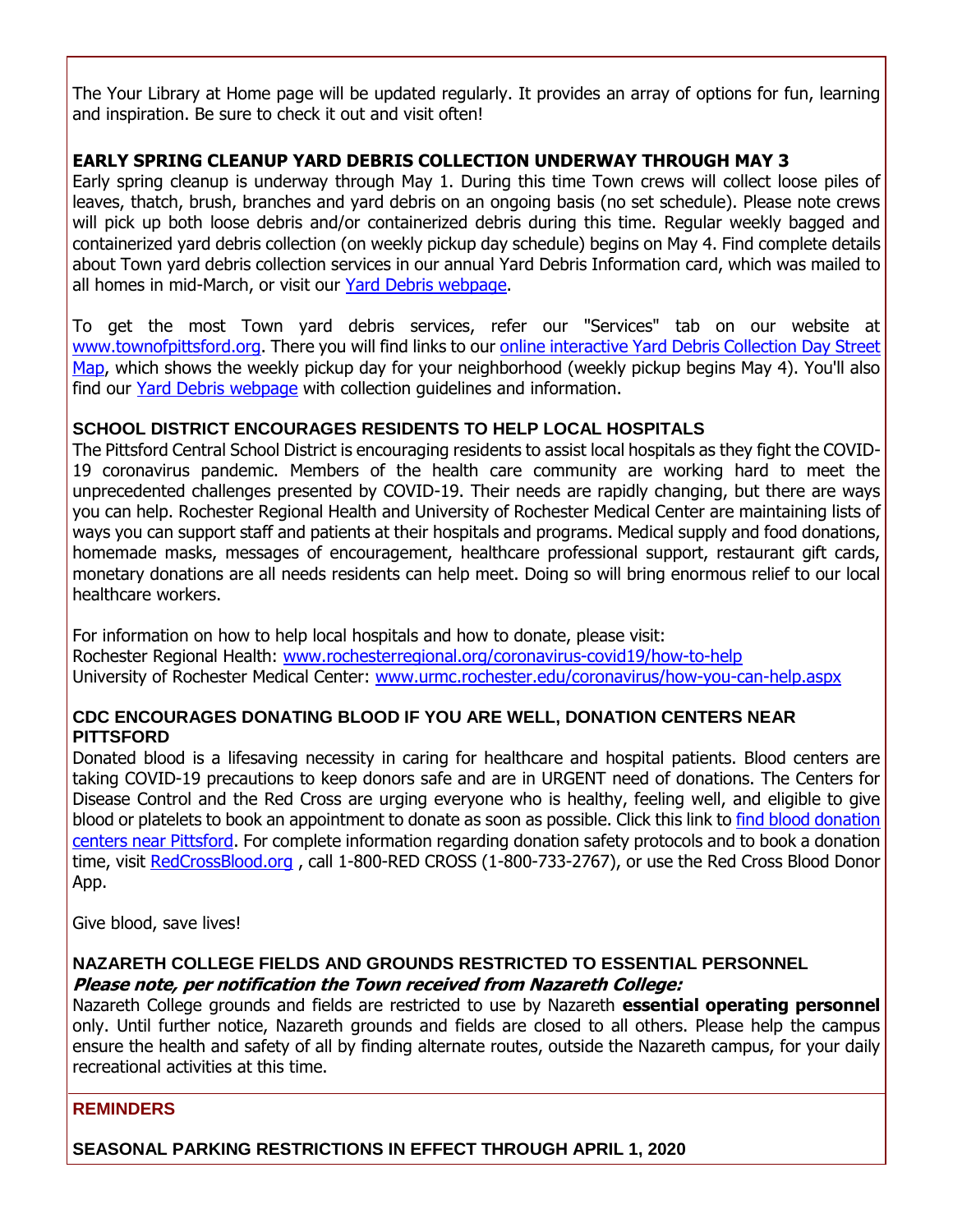In order to facilitate snow removal, Town of Pittsford seasonal parking restrictions are in effect from November 15 (this Friday) through April 1, 2020. Parking of any vehicle on public roads - including state highways and on the shoulder of all roads - is prohibited each year from November 15 through April 1 in all areas within the Town and outside of the Village. During this time, please don't park on or along public roads outside of the Village. Please note violators may be ticketed or towed.

When the snow flies, we need roadsides clear of vehicles so our plows can get through. This is especially true in neighborhoods, where the streets are narrower. Vehicles parked along the roadside can hinder plows accessing your neighborhood. Please help us keep our streets safe and accessible!

#### **EMERGENCY CLOSINGS INFORMATION**

In the case of major weather events or other emergencies, information about facility closings and program/event cancellations will be announced on the Town's website [www.townofpittsford.org,](http://townofpittsford.org/?utm_source=eNews+4-1-20&utm_campaign=eNews+04-01-20&utm_medium=email) Facebook [page Town of Pittsford,](https://www.facebook.com/pages/Town-of-Pittsford/139082619464200) and [Twitter feed @pittsfordtown,](http://r20.rs6.net/tn.jsp?f=001GTAZxGUl8F8CNO8s0gOwdh6vJyK10AX8N6itBNBlIAl7LgnJLw3dgzXTOMFaJSeuUqm8SuZwn6B4ww-DNad1CltJENFpLJ22gj15qNcASO2SsL05ba7x9nDuSc9dE5CZ4_nF8MuG2Zfu6jcRTqazhAAhwYau2vXEK9aF6hVuZ7Bk7ZipPtaSJQ==&c=TCwLOPnNqRkySd0f70GbV1w1KhrfOIwj_G5lZ57YVJN_Cl2gIAWHZA==&ch=f9M2ijZn99xKaws4w96Cokod6w0_Gw-cvgH6G1gVQst2E8TYCpIzug==) as well as on local television and radio stations and Pittsford's [Cable TV 12 Channel 1303 government access station.](http://townofpittsford.org/home-channel12?utm_source=eNews+4-1-20&utm_campaign=eNews+04-01-20&utm_medium=email) TV-12 Channel 1303 announcements can be viewed live any time via the [TV-12 Channel 1303 page on the Town website.](http://townofpittsford.org/home-channel12?utm_source=eNews+4-1-20&utm_campaign=eNews+04-01-20&utm_medium=email)

#### **ASL INTERPRETER AT TOWN BOARD MEETINGS**

The Town of Pittsford provides an American Sign Language interpreter at every meeting of the Pittsford Town Board, to interpret for those who need this service.

#### **UPCOMING COMMUNITY ACTIVITIES IN PITTSFORD**

 [Rayson-Miller American Legion Post 899 100th Anniversary Celebration,](http://r20.rs6.net/tn.jsp?f=001GTAZxGUl8F8CNO8s0gOwdh6vJyK10AX8N6itBNBlIAl7LgnJLw3dgyLMcMIRzJ1HceQhvIhXni9YJ5bc_zZQnF8WN7XxD7hndgzjTJouTULjEF_bGQc3xz6n-oVSCf6EBuEicjGL1orxZ3PtIjdOns3Aodxh3TbV5JMjiTevnu-yDtXz2jiolmGX4ixeETiw07iEkCfr7Ffd9HCoO4z__RbspwIeeAX9IVZYAOlsfzDHUP3IXT98VqD8BtGf9XE-y4QG7NQtCFwbg5nf4SxVHhvhhj0VruzXit45P76j-IQ=&c=TCwLOPnNqRkySd0f70GbV1w1KhrfOIwj_G5lZ57YVJN_Cl2gIAWHZA==&ch=f9M2ijZn99xKaws4w96Cokod6w0_Gw-cvgH6G1gVQst2E8TYCpIzug==) Saturday, March 28 - has been POSTPONED TO LATER IN THE YEAR in response to the growing health concerns over the COVID-19 coronavirus and required social distancing practices; visit [www.raysonmillerpost899.org](http://r20.rs6.net/tn.jsp?f=001GTAZxGUl8F8CNO8s0gOwdh6vJyK10AX8N6itBNBlIAl7LgnJLw3dgyLMcMIRzJ1HceQhvIhXni9YJ5bc_zZQnF8WN7XxD7hndgzjTJouTULjEF_bGQc3xz6n-oVSCf6EBuEicjGL1orxZ3PtIjdOns3Aodxh3TbV5JMjiTevnu-yDtXz2jiolmGX4ixeETiw07iEkCfr7Ffd9HCoO4z__RbspwIeeAX9IVZYAOlsfzDHUP3IXT98VqD8BtGf9XE-y4QG7NQtCFwbg5nf4SxVHhvhhj0VruzXit45P76j-IQ=&c=TCwLOPnNqRkySd0f70GbV1w1KhrfOIwj_G5lZ57YVJN_Cl2gIAWHZA==&ch=f9M2ijZn99xKaws4w96Cokod6w0_Gw-cvgH6G1gVQst2E8TYCpIzug==) for more info

#### **TOWN OF PITTSFORD BOARD MEETINGS**

- **Environmental Board** , Monday, 4/6 MEETING CANCELED
- **Town Board**, Tuesday, 4/7, 6:00pm, ASL interpretation provided, VIRTUAL ACCESS access information to be posted on Town website home page by Friday, 4/3 at [www.townofpittsford.org](http://r20.rs6.net/tn.jsp?f=001GTAZxGUl8F8CNO8s0gOwdh6vJyK10AX8N6itBNBlIAl7LgnJLw3dg1U-hA8u3kqwmdVQuU4Scz0N5_LxzzPYi1qNaf8oeqV3nlrFDAcO64gSjVrSDI761aUuIJQwTX7EKx2R6B6s3t9Gc2xaELHbFL9cEF8eRi7BUiMeprR7PQEtCrxrrbXHVV7eVrjq3Blpqm9EI-skirhy87IuOvv3-mU6P9tO2pprgw4FKadyimSfjy5K5TOqA8jxEPb8xbBA1OIedzEcefe10atga0Q3aW2qyZ8xCbiVmaardAaobks=&c=TCwLOPnNqRkySd0f70GbV1w1KhrfOIwj_G5lZ57YVJN_Cl2gIAWHZA==&ch=f9M2ijZn99xKaws4w96Cokod6w0_Gw-cvgH6G1gVQst2E8TYCpIzug==)

#### **COMMUNITY MEETINGS CALENDAR**

- [American Legion Rayson-Miller Post 899](http://r20.rs6.net/tn.jsp?f=001GTAZxGUl8F8CNO8s0gOwdh6vJyK10AX8N6itBNBlIAl7LgnJLw3dg8RSZIXp_1vQ355JZoLDBCOGLt8VKaG7wwz3DHPUmjWQUynVS-T_hJTvgH2561cRpb94GUtjDEV36gLsVDvotRjA4uaWLQ_vzSr2j4IV3AQL6FxQu_SxL_G9KdbLT4TNHll7m4OnwyJkVhJiBIZxClf8on3uofF53uECroTV40I1uXz7xtMiaXNIE7aO1HtOgm3Cz4E5vNIsd8BKEDb0IJC8hyWd9t3WGIgeY12Hp9QXjtUYOdiac6Y=&c=TCwLOPnNqRkySd0f70GbV1w1KhrfOIwj_G5lZ57YVJN_Cl2gIAWHZA==&ch=f9M2ijZn99xKaws4w96Cokod6w0_Gw-cvgH6G1gVQst2E8TYCpIzug==) TUESDAY MORNING BREAKFAST MEETINGS CANCELED UNTIL FURTHER NOTICE due to COVID-19 coronavirus social distancing requirements. Eligible veterans welcome to join the Post; for [membership information](http://r20.rs6.net/tn.jsp?f=001GTAZxGUl8F8CNO8s0gOwdh6vJyK10AX8N6itBNBlIAl7LgnJLw3dg8RSZIXp_1vQ0Q2u1_cleQSBBeeZAPk3c69zNP-U8i7vharOnmPN1sWtkarHutzpumNpuKFLvaguXwYzYfKB7o_stn3Z-JzDGrVXrbBeX1gfXmJWbdG5rIQXgFLmfsCpUmBxUyZ5RMG5RprFCWnS1X71G7v--tit98IJUFDFA0v4x0FxGo0ymkSP82CTQGNRfLf2gHd4sxcQ5ouKFm-PfrSieDFEnDX-TY-plN82IKRMuUjpvKNDxuIT6EHIuRsHpujJH4vuDGa0ADIWHWkCRW8=&c=TCwLOPnNqRkySd0f70GbV1w1KhrfOIwj_G5lZ57YVJN_Cl2gIAWHZA==&ch=f9M2ijZn99xKaws4w96Cokod6w0_Gw-cvgH6G1gVQst2E8TYCpIzug==) visit the [Rayson-Miller Post website](http://r20.rs6.net/tn.jsp?f=001GTAZxGUl8F8CNO8s0gOwdh6vJyK10AX8N6itBNBlIAl7LgnJLw3dgxrnNNDJgfYCgJpkxOycWMBQ0jVD-oEesB-nyckI7SNwKnkimB9bG5OwYkQmu8n7hwWLfP4t6F7bXyg88OuWN8xwr6GmPe5Vppocwzf2u7B9E2Zpt9ni-ZajYlVawUKV4eznOcVRDvSYNReWS-p_3DdScTiqPAXI-xaooV2FNkcvHRWKvpuvzgrhcFTwJuZSBqeppA_olD6Jj-5EyT_SkBL6_cRy6JDpppkB7VouF1UhWLq4CMHREbBC2zgayOdsD0UF1sKS8t9tE8tp5YeYUAi15L2makBYbyeyypM08Fu8qoSzj1mQPob36SgkCUfPM27cFF5_ibTigCVF6IrlATw=&c=TCwLOPnNqRkySd0f70GbV1w1KhrfOIwj_G5lZ57YVJN_Cl2gIAWHZA==&ch=f9M2ijZn99xKaws4w96Cokod6w0_Gw-cvgH6G1gVQst2E8TYCpIzug==)
- [Pittsford Rotary Club,](http://r20.rs6.net/tn.jsp?f=001GTAZxGUl8F8CNO8s0gOwdh6vJyK10AX8N6itBNBlIAl7LgnJLw3dgzsREDTeSZL1ClLMX5dQlvpWJ-WRSRbRl-lJ4Mz9n7EDgHJFU7rgnGwkgj2jy4NFuN1uGjTM8HYTxD12Od_tW3aJNaGBK5Iho0Qs-b3432Of6Fu_GmvpT3LaSJEppNWdo6bmlb_RDCG0d05LWooIM8e6Y_zH0YcN0jFqr1G5XgmRgtAfi9PoXJJvdhGlRk4UrZ3XOsly0Y40wvNxEhJp-MjLt91zU2rjQlg1-gKJmiuvNlCVqeLOSBU=&c=TCwLOPnNqRkySd0f70GbV1w1KhrfOIwj_G5lZ57YVJN_Cl2gIAWHZA==&ch=f9M2ijZn99xKaws4w96Cokod6w0_Gw-cvgH6G1gVQst2E8TYCpIzug==) WEEKLY MEETINGS CANCELED UNTIL FURTHER NOTICE due to COVID-19 coronavirus social distancing requirements.
- [Pittsford Art Group M](https://pittsfordartgroup.wordpress.com/?utm_source=eNews+4-1-20&utm_campaign=eNews+04-01-20&utm_medium=email)EETINGS CANCELED UNTIL FURTHER NOTICE due to COVID-19 coronavirus social distancing requirements. For further information, contact PAG president [Margie Mitchell](mailto:mhsmitchell@gmail.com?subject=Pittsford%20Art%20Group%20Meetings%20and%20Membership)

### **Town Facility Closures**

**Spiegel Pittsford Community Center** - building is closed and all programs canceled until further notice.

**Pittsford Community Library** - building is closed and all programs canceled until further notice, online resources available at [www.townofpittsford.org/home-library-resources.](http://r20.rs6.net/tn.jsp?f=001GTAZxGUl8F8CNO8s0gOwdh6vJyK10AX8N6itBNBlIAl7LgnJLw3dg77yZQNsmnrXQ4ulyTPAW1Nb8czZ_m-O-1Tapa7Y8gCOL9ajDcwcyMS0cUKvIR1VMj4iw3hh-xHg-D3-q6maFkfRdlk9953DQVGpAtzjZg95RIx26efCf6-mBanJJ8T6YGHQ58Kg363CNuL1ZPagjLwyLBS0r-FHibu4BtI4GqdI8adQNRYdW-On2QKUAqB75HzsV02d06VNgKHkDgFeXvcVQlifgCwfvXtRUcOQ28YGrk5QlwU8VL72ZUL0ImYUYmpMcjqM752JG9OJ6GyI0Qc=&c=TCwLOPnNqRkySd0f70GbV1w1KhrfOIwj_G5lZ57YVJN_Cl2gIAWHZA==&ch=f9M2ijZn99xKaws4w96Cokod6w0_Gw-cvgH6G1gVQst2E8TYCpIzug==) For virtual children's programming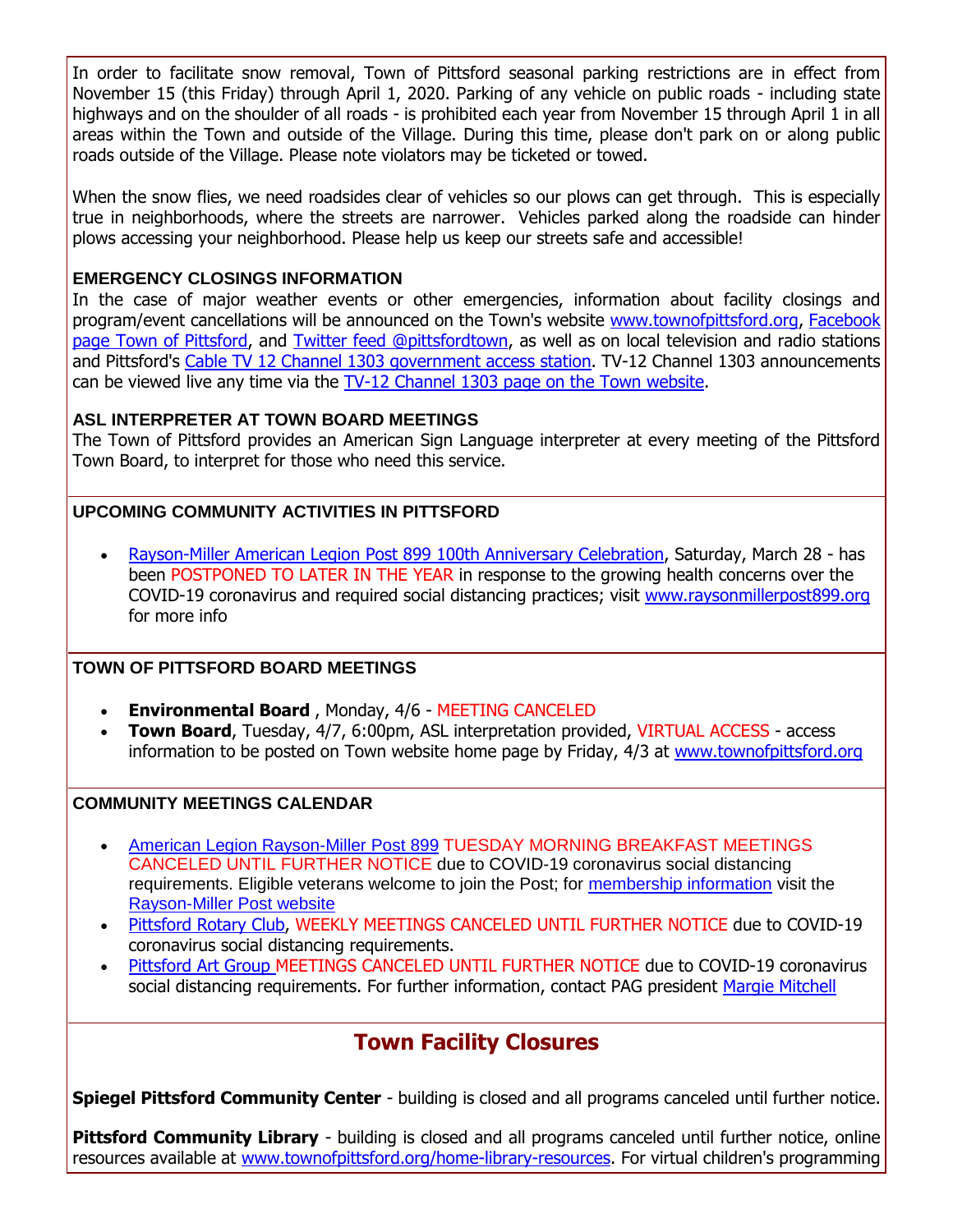check the Library's Facebook page [www.facebook.com/PittsfordLibrary/.](http://r20.rs6.net/tn.jsp?f=001GTAZxGUl8F8CNO8s0gOwdh6vJyK10AX8N6itBNBlIAl7LgnJLw3dg6V4E9lH1aPWyPZj7AZ4WMt3uLLmx_Htr38VX8DUFzciUpjSSkdPFOwiH7Rdam67AV4vfo76xNurhiKRaVIKBWdhXDJMSTTia9Ub8GSOBYTFE6Jt_jMgnAmc9G5BL7BfKefa1uAuD-iyonVHYQKzOLU=&c=TCwLOPnNqRkySd0f70GbV1w1KhrfOIwj_G5lZ57YVJN_Cl2gIAWHZA==&ch=f9M2ijZn99xKaws4w96Cokod6w0_Gw-cvgH6G1gVQst2E8TYCpIzug==) The Book Drop return area is closed. All items checked out after February 3 will now have a due date of May 18 and can be returned then. For other updates visit the Library's Updates page at [https://tinyurl.com/vg242of.](http://r20.rs6.net/tn.jsp?f=001GTAZxGUl8F8CNO8s0gOwdh6vJyK10AX8N6itBNBlIAl7LgnJLw3dg6V4E9lH1aPW50vNBuADFL_wGTBi0fQGo6_1Rn4jZCW37_bPUFKckymAy39of22PNnGv6S-KtuPRcBctvzcLruLEu2W4hLxEyw7me-x2OiV80_s9d1zRCqW7LsmhZMM1AQ==&c=TCwLOPnNqRkySd0f70GbV1w1KhrfOIwj_G5lZ57YVJN_Cl2gIAWHZA==&ch=f9M2ijZn99xKaws4w96Cokod6w0_Gw-cvgH6G1gVQst2E8TYCpIzug==)

**Town Hall** building is closed to the public until further notice but remains staffed to handle business online and by mail, phone, email and the "drop slot" to the right of the front door of Town Hall.

**Town Clerk:** All services of the Town Clerk are available online, by mail, phone and email. If necessary, an appointment can be arranged. Contact at 248-6214 or Idillon@townofpittsford.org, mail materials to Pittsford Town Clerk's Office, 11 South Main Street, Pittsford NY 14534. Services info at [www.townofpittsford.org/home-clerk.](http://r20.rs6.net/tn.jsp?f=001GTAZxGUl8F8CNO8s0gOwdh6vJyK10AX8N6itBNBlIAl7LgnJLw3dg77yZQNsmnrXP0ga8SpiDYUjm1K6ysYRGxxKllLofFfHA5j8L5Psf1c1pAwTn9bWLY25hQA8SJ_8FUULSANmlV5MRxEOmfzi_yoT4TSaWmo4MHW4EUhEZUGlUJTecfA15A361l4kh3Rl1VgxUgrJJaxrpfAJ_ga9fJvKjFedZyBb7wlpMNppmkU4EvbomYfIiHZBGVMnyeiYGeNM5jTrhYnLiwkr5Yf9EZ0qDFJ_CEScAlam87UU6IY9T_KUr5cRGA==&c=TCwLOPnNqRkySd0f70GbV1w1KhrfOIwj_G5lZ57YVJN_Cl2gIAWHZA==&ch=f9M2ijZn99xKaws4w96Cokod6w0_Gw-cvgH6G1gVQst2E8TYCpIzug==)

**All Town Playgrounds:** are closed until further notice as it is not possible to keep equipment appropriately sanitized after every use.

**All Town Parks:** all athletic fields and courts are closed to all groups of any size; the trails remain accessible.

**Thornell Farm Park:** all fields and courts are closed; trails and walkways remain accessible.

**King's Bend Park Lodges and the Mile Post School:** are closed to the public until further notice, as these sites are being used as Public Works crew operation centers.

**Building Department:** Interior inspections and permits for occupied homes are suspended until further notice. Permits and inspections will not be issued or performed for projects that include interior work of an occupied home or business. This typically includes, but is not limited to, finished basements, interior renovations and fireplace inserts. Permits and inspections for exterior construction and construction of additions where there is a direct entrance to the addition are available by appointment only; call 248-6250 or email Mark Lenzi at [mlenzi@townofpittsford.org](mailto:mlenzi@townofpittsford.org?subject=Building%20Inspection) or Allen Reitz at [areitz@townofpittsford.org.](mailto:areitz@townofpittsford.org?subject=Building%20Inspection)

**Town Court:** By order of the Chief Administrative Judge of the State of New York, Town Court is closed until further notice.

**Town Public Works** - Highway, Sewer and Parks Departments: All operations continue. Crews in these departments are following hygiene and social distancing protocols in light of the COVID-19 threat.

#### **Monroe County Services at Town facilities:**

The County has suspended until further notice Passport Services at Town Hall and Mobile DMV service at Pittsford Town Court. Per the NYS Department of Motor Vehicles, all driver licenses, learner permits, nondriver identification cards and vehicle registrations scheduled to expire on or after March 1, 2020 are extended until further notice and all temporary registration documents are valid until further notice. This extension does NOT apply to insurance coverage - motor vehicle liability insurance coverage must be maintained at all times during the extension period. The extension does NOT apply to vehicle inspections, which expire on the last day of the month indicated on the inspection sticker.

Further information and updates can be found at [www.townofpittsford.org/covid-19info.](http://r20.rs6.net/tn.jsp?f=001GTAZxGUl8F8CNO8s0gOwdh6vJyK10AX8N6itBNBlIAl7LgnJLw3dg3IOkHbIVi2eEMIH0LLXCNgwZ-KPjWlIuZ6L-A3_Q-LEFLpV0sO6BtI8Ai_W7wh-3BpJmv95RVIDd1kuAlgMtgb6FPV88cuG8Dn_d_z643iVi8BEJAT55X0uRWyxCDDed3dtULbAsZYsuGRBIP5t-PXVRlg-24eQRr2FQ0EdTPF9qVF175wslaD61jyuWC7tss-f2F3B_MDQRy_zLmTS_9O4iRM6a704lsFraQnngCimcSlNa15IW3GQuUT_nQauzA==&c=TCwLOPnNqRkySd0f70GbV1w1KhrfOIwj_G5lZ57YVJN_Cl2gIAWHZA==&ch=f9M2ijZn99xKaws4w96Cokod6w0_Gw-cvgH6G1gVQst2E8TYCpIzug==)

## **COVID-19 Coronavirus Information Links**

Further Town of Pittsford COVID-19 coronavirus information and updates can be found at [www.townofpittsford.org/covid-19info.](http://r20.rs6.net/tn.jsp?f=001GTAZxGUl8F8CNO8s0gOwdh6vJyK10AX8N6itBNBlIAl7LgnJLw3dg3IOkHbIVi2eEMIH0LLXCNgwZ-KPjWlIuZ6L-A3_Q-LEFLpV0sO6BtI8Ai_W7wh-3BpJmv95RVIDd1kuAlgMtgb6FPV88cuG8Dn_d_z643iVi8BEJAT55X0uRWyxCDDed3dtULbAsZYsuGRBIP5t-PXVRlg-24eQRr2FQ0EdTPF9qVF175wslaD61jyuWC7tss-f2F3B_MDQRy_zLmTS_9O4iRM6a704lsFraQnngCimcSlNa15IW3GQuUT_nQauzA==&c=TCwLOPnNqRkySd0f70GbV1w1KhrfOIwj_G5lZ57YVJN_Cl2gIAWHZA==&ch=f9M2ijZn99xKaws4w96Cokod6w0_Gw-cvgH6G1gVQst2E8TYCpIzug==)

[Pittsford Central School District COVID-19 Coronavirus Updates](http://r20.rs6.net/tn.jsp?f=001GTAZxGUl8F8CNO8s0gOwdh6vJyK10AX8N6itBNBlIAl7LgnJLw3dg6V4E9lH1aPW1OoGuyO-bK3br9K9yowZnXQC3Rujvp-6Rhe5qvquhpob89Ay8iOQIDG9Ru7mPApjJCefg2VXt5u53Er8TFX_Zx782qerydd4snfZHOXvU6US6Vcvq5KleGTMOvH6GbC7E0AipXxqfOyRLsdr0fRw5KSvNb1TmBSn-IKfq229hXbhTbH2V7Zx859tep2lIp2XzdepnFcGm_rPyk11_yCIeOZPK56K21ezRad5GXOO_w8KFBHnROgVn4RjzZ9wHBa2&c=TCwLOPnNqRkySd0f70GbV1w1KhrfOIwj_G5lZ57YVJN_Cl2gIAWHZA==&ch=f9M2ijZn99xKaws4w96Cokod6w0_Gw-cvgH6G1gVQst2E8TYCpIzug==)